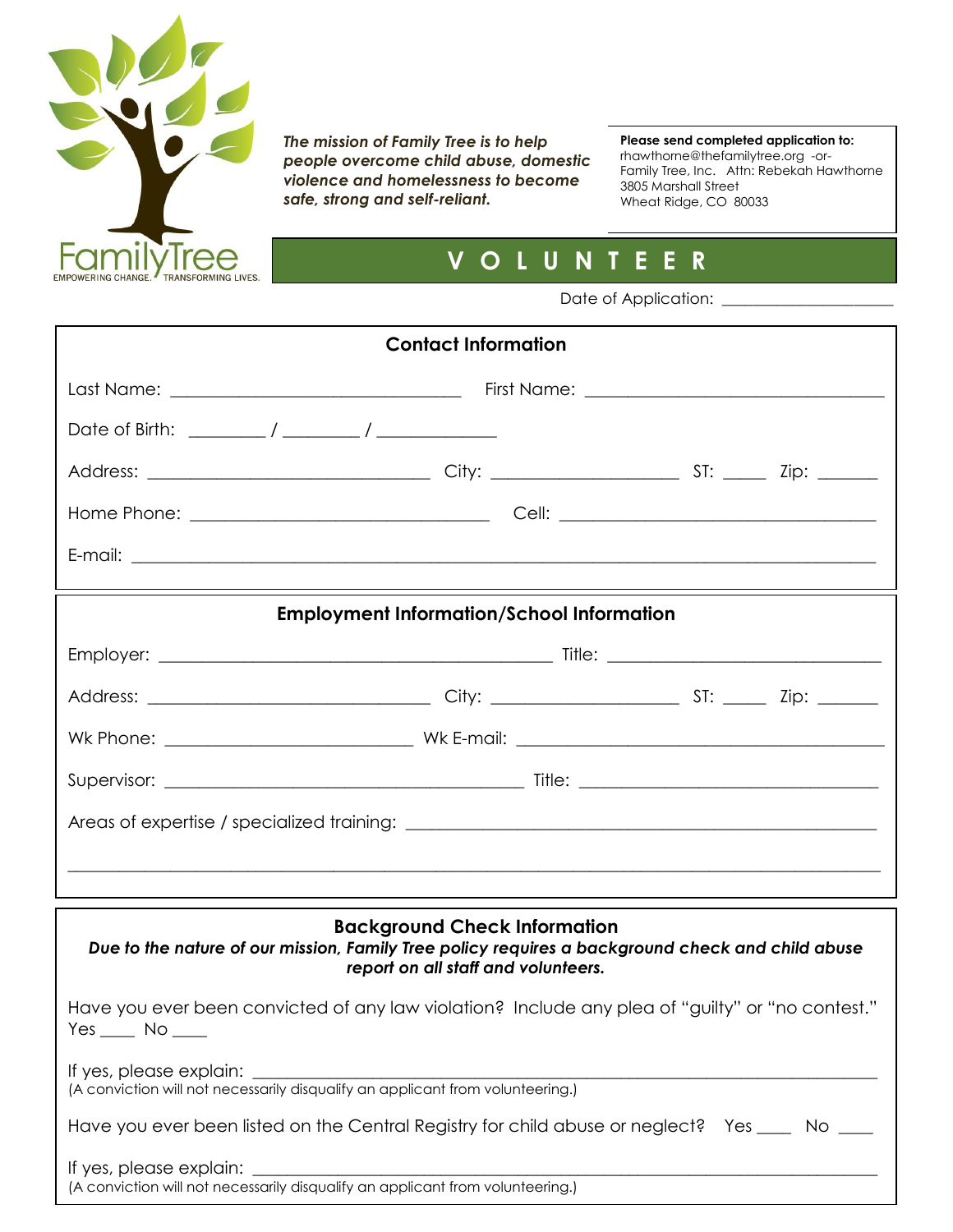| Please check the program areas in which you are most interested.                                                                                                                                                          |                                                                                                                                         |              |                                                                                                                        |  |                                                                                    |              |
|---------------------------------------------------------------------------------------------------------------------------------------------------------------------------------------------------------------------------|-----------------------------------------------------------------------------------------------------------------------------------------|--------------|------------------------------------------------------------------------------------------------------------------------|--|------------------------------------------------------------------------------------|--------------|
| <b>Family Tree Program</b>                                                                                                                                                                                                |                                                                                                                                         | $\mathsf{X}$ | <b>Family Tree Program</b>                                                                                             |  |                                                                                    | $\mathsf{X}$ |
| Admin Office / Fundraising                                                                                                                                                                                                |                                                                                                                                         |              | House of Hope                                                                                                          |  |                                                                                    |              |
| Homelessness Program                                                                                                                                                                                                      |                                                                                                                                         |              | Parenting Time Program                                                                                                 |  |                                                                                    |              |
| <b>GOALS</b>                                                                                                                                                                                                              |                                                                                                                                         |              | <b>Treasure Trunk Thrift Store</b>                                                                                     |  |                                                                                    |              |
| Roots of Courage                                                                                                                                                                                                          |                                                                                                                                         |              | <b>Board of Directors and/or Committees</b>                                                                            |  |                                                                                    |              |
| Please check all volunteer opportunities in which you are interested:                                                                                                                                                     |                                                                                                                                         |              |                                                                                                                        |  |                                                                                    |              |
| <b>Volunteer Opportunities / Interests</b>                                                                                                                                                                                | $\mathsf{X}$                                                                                                                            |              |                                                                                                                        |  | <b>Volunteer Opportunities / Interests</b>                                         | X            |
| Receptionist / Clerical                                                                                                                                                                                                   |                                                                                                                                         |              | Special Events / Outreach                                                                                              |  |                                                                                    |              |
| Legal Advocate                                                                                                                                                                                                            |                                                                                                                                         |              | Family Tree Ambassador                                                                                                 |  |                                                                                    |              |
| Child Care                                                                                                                                                                                                                |                                                                                                                                         |              | Maintenance / Handyperson                                                                                              |  |                                                                                    |              |
| Speakers Bureau                                                                                                                                                                                                           |                                                                                                                                         |              | Tutor                                                                                                                  |  |                                                                                    |              |
| Landscaping                                                                                                                                                                                                               |                                                                                                                                         |              | Cook                                                                                                                   |  |                                                                                    |              |
| Crisis Line                                                                                                                                                                                                               |                                                                                                                                         |              | <b>Thrift Store Specialist</b>                                                                                         |  |                                                                                    |              |
| Other:                                                                                                                                                                                                                    |                                                                                                                                         |              |                                                                                                                        |  |                                                                                    |              |
| Fundraising<br>$\Box$<br>Computer Technician<br><b>Customer Service</b><br>Receptionist<br>$\Box$<br>Leadership<br>$\Box$<br>Crisis Intervention<br>Counseling<br>Group Facilitation<br><b>Public Speaking / Training</b> | Tutoring<br>□ Cooking<br>$\Box$ Driving<br>Landscaping<br>$\Box$ Marketing<br><b>Q</b> Research<br><b>Q</b> Plumbing<br>$\Box$ Painting |              | $\Box$<br>Electrical<br>$\Box$<br>□ Carpentry<br>$\Box$<br>Storytelling / Child Care<br>$\Box$<br>$\Box$<br>Committees |  | Finance<br>Writing / Desktop Publishing<br>Data Entry/Computer<br>Event Planning / |              |
| Are you bilingual? Yes ____ No ____ If yes, please answer the following:                                                                                                                                                  |                                                                                                                                         |              |                                                                                                                        |  |                                                                                    |              |
| Can you read and write in the above listed languages: __________________________                                                                                                                                          |                                                                                                                                         |              |                                                                                                                        |  |                                                                                    |              |
| Other skills or experience you would like us to know about? ____________________                                                                                                                                          |                                                                                                                                         |              |                                                                                                                        |  |                                                                                    |              |

**Family Tree Program Areas**

| <b>Your Availability</b>                                       |     |     |     |             |     |     |     |  |
|----------------------------------------------------------------|-----|-----|-----|-------------|-----|-----|-----|--|
| When are you available to start volunteering with Family Tree? |     |     |     |             |     |     |     |  |
| What is your availability?                                     |     |     |     |             |     |     |     |  |
|                                                                | Mon | Tue | Wed | <b>Thur</b> | Fri | Sat | Sun |  |
| AM                                                             |     |     |     |             |     |     |     |  |
| <b>PM</b>                                                      |     |     |     |             |     |     |     |  |